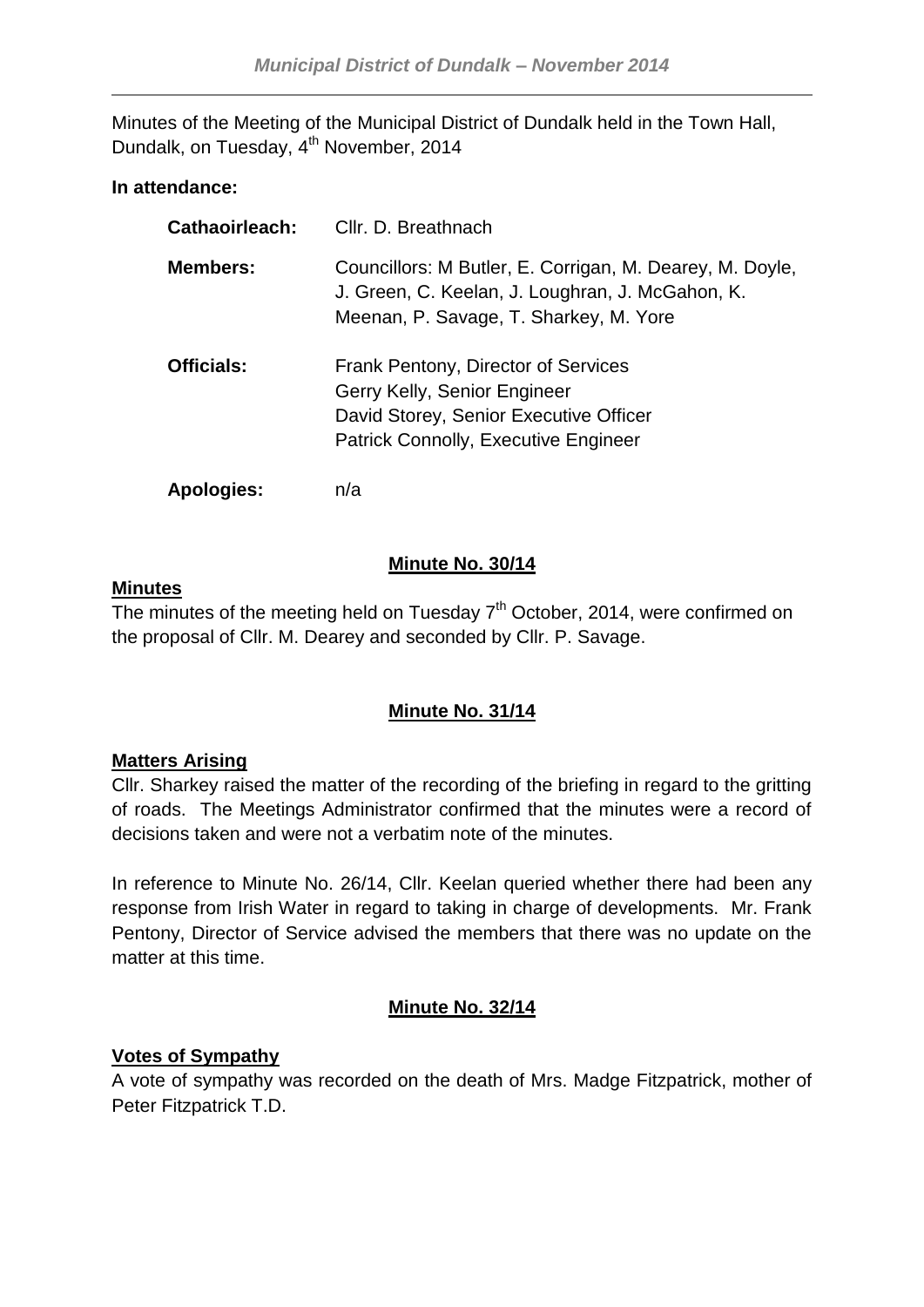# **Minute No. 33/14**

# **Carlingford Bus Shelter**

Mr. Paddy Connolly, Senior Executive Engineer circulated location maps and details of a proposed bus shelter to be erected in Carlingford Village. Mr. Connolly addressed the members queries in regard to same and confirmed that the project was being funded by the National Transport Authority.

There was a discussion in relation to bus shelters, with the Cathaoirleach suggesting that the matter of bus shelters should be dealt with by the Strategic Policy Committee with a view to forming a policy in regard to such infrastructure, and that when candidate locations were identified in line with the policy other submission should be made to the National Transport Authority and/or CIE in regard to same. This was proposed by Cllr. Savage and seconded by Cllr. Dearey.

# **Minute No. 34/14**

## **Housing & Communities Progress Report**

Mr. David Storey, Senior Executive Officer presented the Housing and Communities Progress Report dated 23rd October 2014 and addressed the members queries in relation to same.

The Cathaoirleach, Cllr. Declan Breathnach congratulated Túath Housing Association and Louth County Council on the recent opening of ten houses on 24<sup>th</sup> October 2014 at Cuchulainn Heights, Carlingford.

## **Minute No. 35/14**

## **Operations, Infrastructure & Marine Progress Report**

Mr. Gerry Kelly, Senior Engineer presented the Report for the month of October and addressed the members queries. A number of issues were raised including;

The issue of the new taxi bays in Dundalk. The members called for this matter to be kept under review and the decision to eliminate the bays be considered if they are not used by taxi service providers.

A query in regard to the road gritting rostering and procedures was addressed, Mr. Kelly outlined clearly to the members that the system had been revised to improve the efficiency of the service. An opportunity to do so had been presented following the merging of the three local authorities. Mr. Kelly outlined how three lorries can now complete the work that had previously been done by seven lorries. He indicated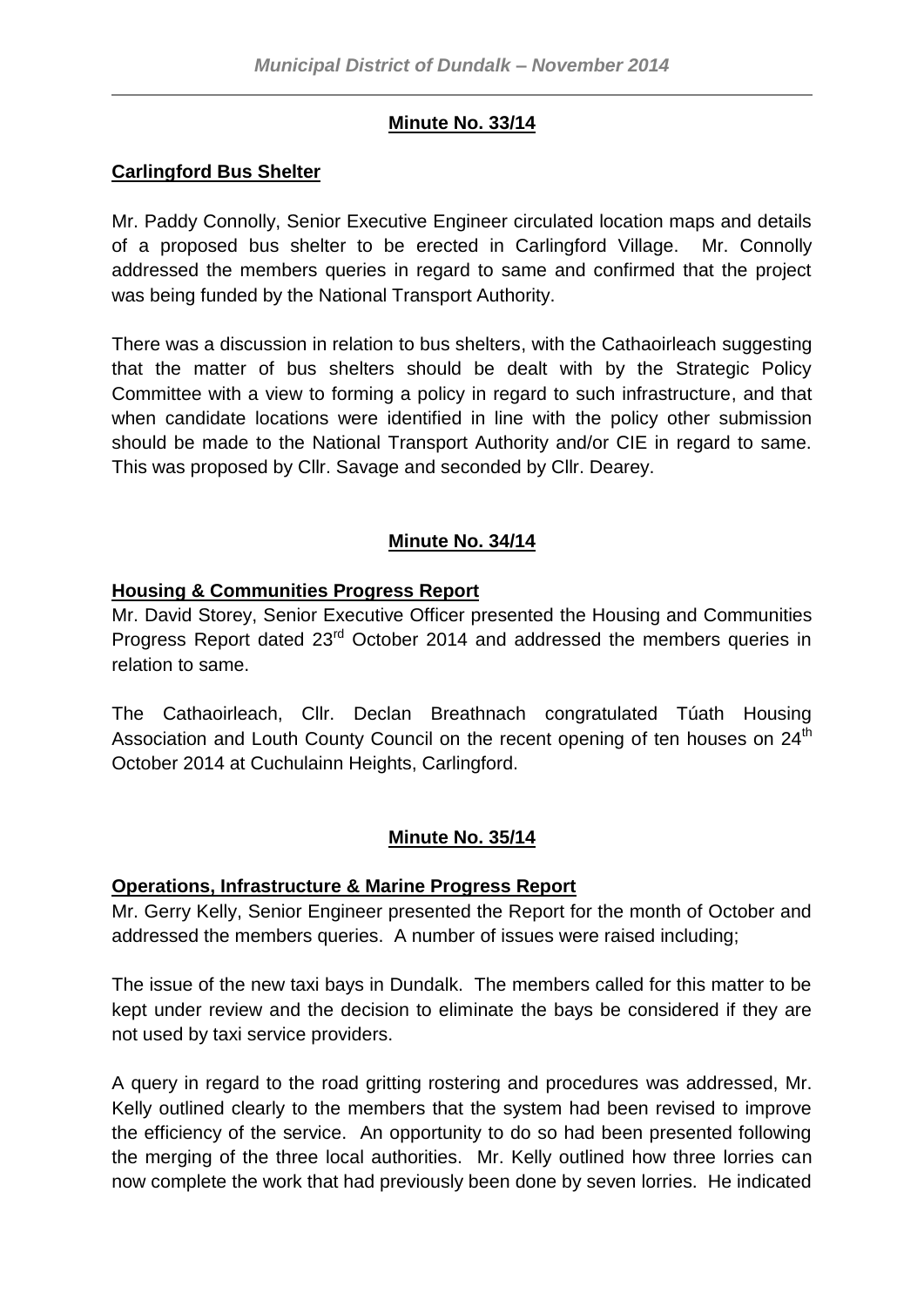that the total distance travelled by trucks providing gritting services in the past had been 650 kilometres per run, with the new improved version with the same areas of road being gritted resulted in 150 kilometres less of travel for the vehicles involved. In the past lorries were working on an average of 60% gritting time, with the new arrangement this has increased to 74%, with one route in excess of 80%. Mr. Kelly pointed out that all regional roads in the county are being gritted which is unusual when compared nationally. Details of the gritting routes are available on the Councils website. Mr. Kelly confirmed that the service is an excellent service that has been provided to date and will continue to be at that standard.

In response to queries in regard to salt stocks, Mr. Kelly confirmed that there were 1800 tonne of salt in stock in the county, and that national stocks had now been improved to meet what could be considered very severe weather.

## **Minute No. 36/14**

**Motion: Proposed by: Cllr. M. Doyle Seconded by: Cllr. J. McGahon**

"That this committee/council agree that sufficient funding should be made available in next year's budget and beyond for works needed to clear the rotting seaweed and algae from the beaches at Blackrock, and to commission a report to look at ways of dealing with this problem in the long term."

## **Reply:**

**The deposition of seaweed and algae on the beaches in Blackrock is a naturally occurring process which depends on sea temperature and wind direction. The chief seaweed indentified was Ectopurus and Sea lettuce. The cost of removal of this material is substantial and it is not financially viable to remove it on an ongoing basis. The same algae and seaweed impacts on a number of beaches along the Louth coast. However, some funding should be provided to enable the beaches at Blackrock to be cleaned at critical times of the season.**

The Director of Service, in response to a number of members comments in regard to the issue of decaying seaweed and algae on the beach, confirmed that a report had been compiled by the Councils own scientist and this had been confirmed by the EPA who found that this matter is in relation to seaweed and algae and is not as a result of a discharge from a waste water treatment plant. He agreed to forward the report to the members.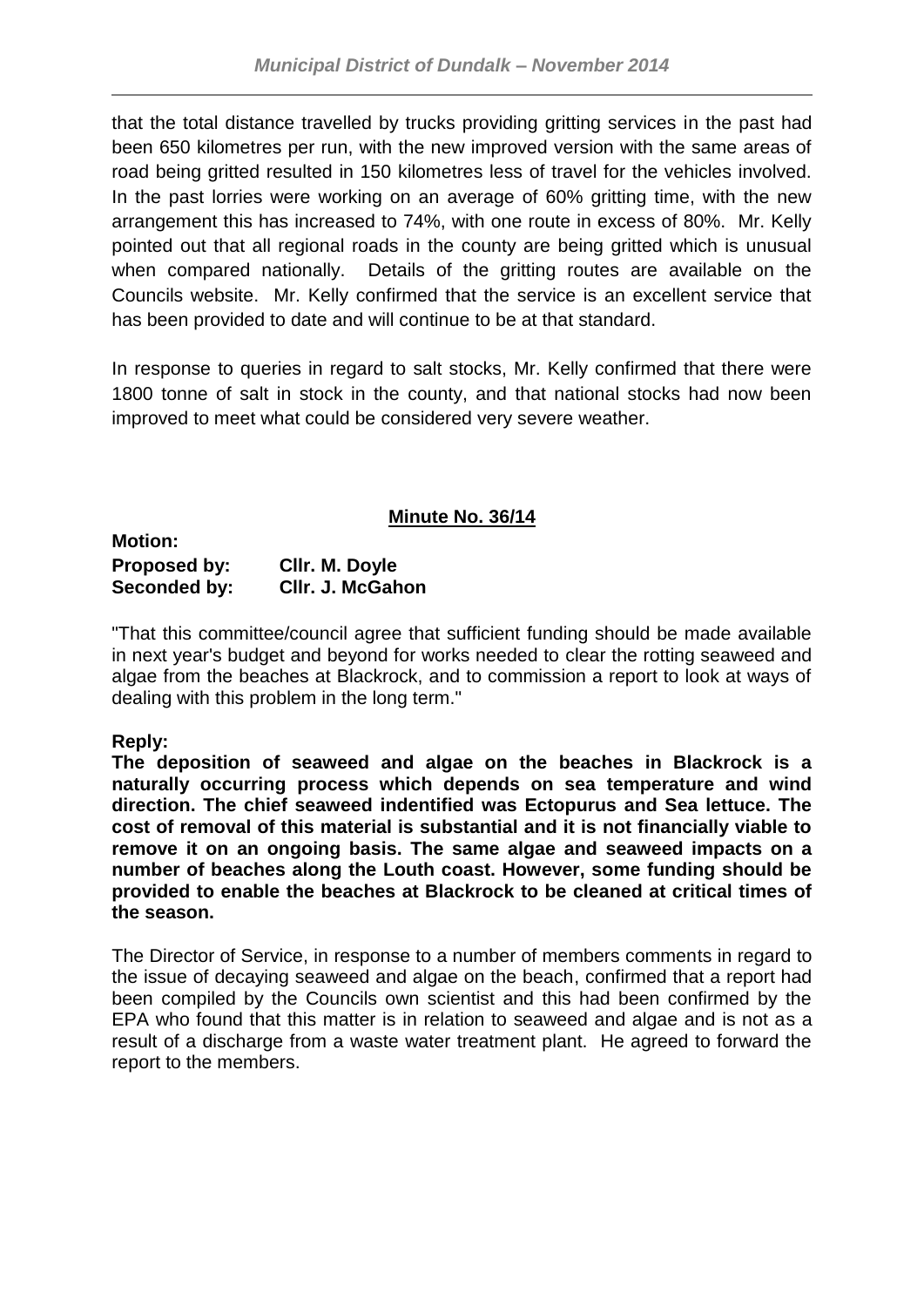## **Minute No. 37/14**

## **Motion: Proposed by: Cllr J. McGahon Seconded by Cllr: M. Doyle**

"That Louth County Council place protective railings and bollards at the footpath outside Scoil Phadraig Naofa, Kilcurry, in order to ensure greater safety for school children on what already is a very busy road."

#### **Reply:**

#### **The situation at Scoil Phadraig Naofa, Kilcurry will be examined and the school authorities consulted on the proposal and a report prepared.**

The Senior Engineer advised the members that there was a 50/50 Scheme in place in the past and this had been accessed by such groups to improve safety in the structure around schools. There was a discussion on the matter where a number of contributors outlined that parents and guardians parking so close to the school are part of the problem and there is a need for this to be addressed by schools, and that the installation of infrastructure is not necessarily the answer.

## **Minute No. 38/14**

### **Motion: Proposed by: Cllr C. Keelan Seconded by Cllr: M. Butler**

"That this Council install traffic lights or other traffic calming measures in the vicinity of the junction of Castletown Cross/Mill Road/Mount Avenue due to the high traffic volumes in this area, the counter-flow of the traffic, and the proximity of nearby schools"

### **Reply:**

**A survey will be carried out and a report prepared on this matter.**

#### **Amendment: Proposed by: Cllr. E. Corrigan Seconded by: Cllr. T. Sharkey**

"That the matter of the motion be deferred until a current planning application is decided upon"

The Director of Service cautioned the members in regard to discussing any detail of an issue where there was a live planning application.

#### **A roll call vote was taken, and the result was as follows:**

**For:** Cllrs. E. Corrigan, J. Green, J. Loughran, K. Meenan, T. Sharkey **(5) Against:** Cllrs. D. Breathnach, M. Butler, M. Dearey, M. Doyle, C. Keelan, J. McGahon, P. Savage, M. Yore **(8)**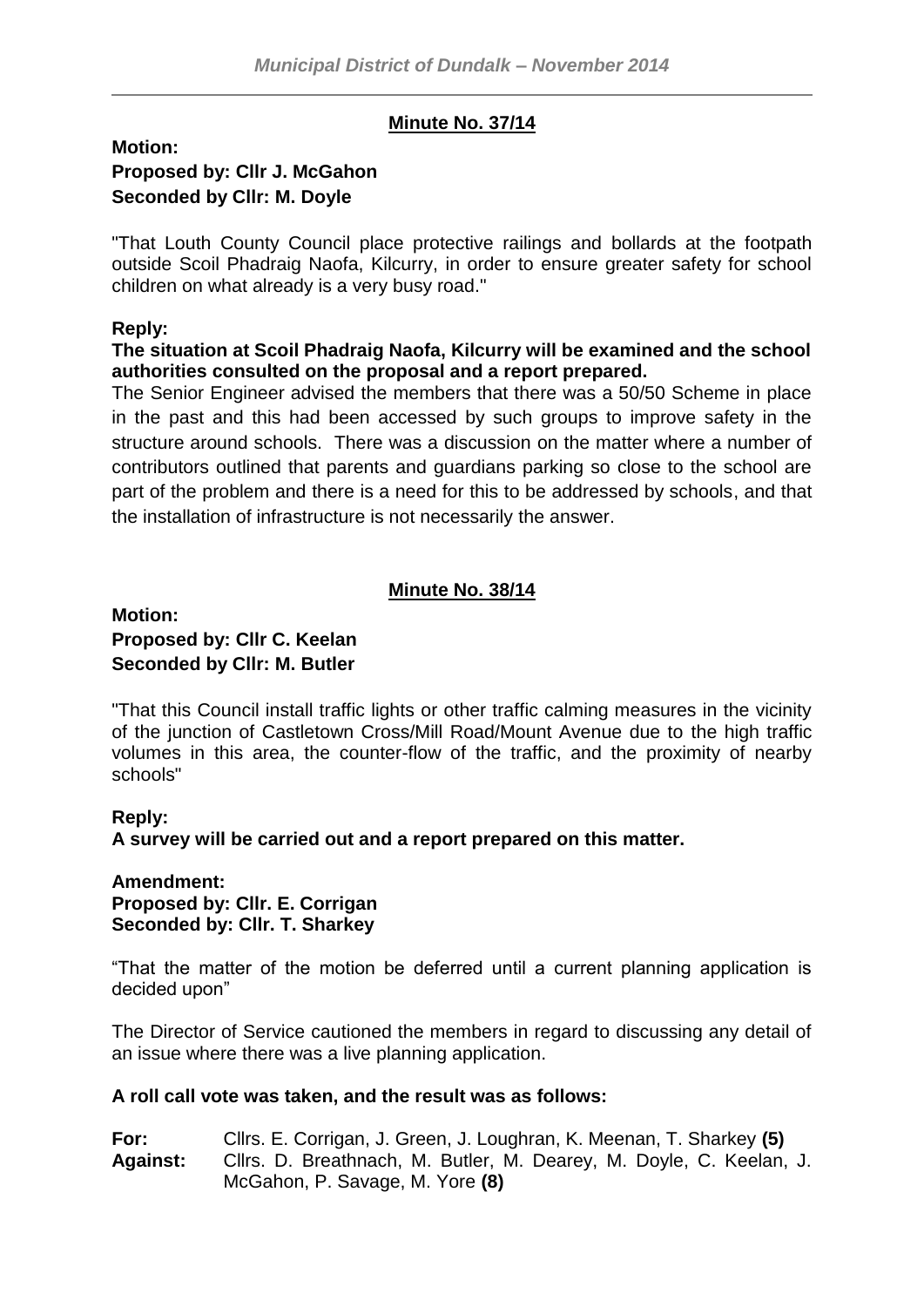**Abstain:** none **(0) Absent:** none **(0)**

The amendment failed and the Cathaoirleach confirmed the motion carried.

## **Minute No. 39/14**

**Motion: Proposed by: Cllr C. Keelan Seconded by Cllr: J. Green**

"Recognising the expenditure and effort of this local authority in tackling dumping on the Lower Racecourse Road, that this Council erect and install a gate with pedestrian access immediately south of the last two houses on the Road"

#### **Reply:**

**The relevant landowners need to be identified and consulted on this proposal, before any action can be taken.**

### **Minute No. 40/14**

#### **Notice of Question**

The following question and reply was noted by the members.

#### **Cllr. Maria Doyle**

"What measures are being undertaken by Louth County Council to prepare for possible flooding this winter, which caused major difficulties last year, most notably in Blackrock?"

#### **Reply:**

**Louth County Council has contingency measures in place to deal with winter flooding as per usual. Repairs have been carried out on defences that were damaged in 2013. Equipment is in place to close off openings in the walls at Blackrock but it is not currently possible to prevent over topping of the walls which caused the flooding in 2013. Blackrock is one of the areas for further assessment under the CFRAM study and this will determine what capital works, if any, are to be carried out.**

### **Minute No. 41/14**

### **Dundalk Football Club**

The Cathaoirleach proposed a vote of congratulations to Dundalk Football Club and their Manager, Mr. Stephen Kenny on their recent success in the F.A.I. League. The Cathaoirleach confirmed that the matter would be raised at the C.P.G. meeting in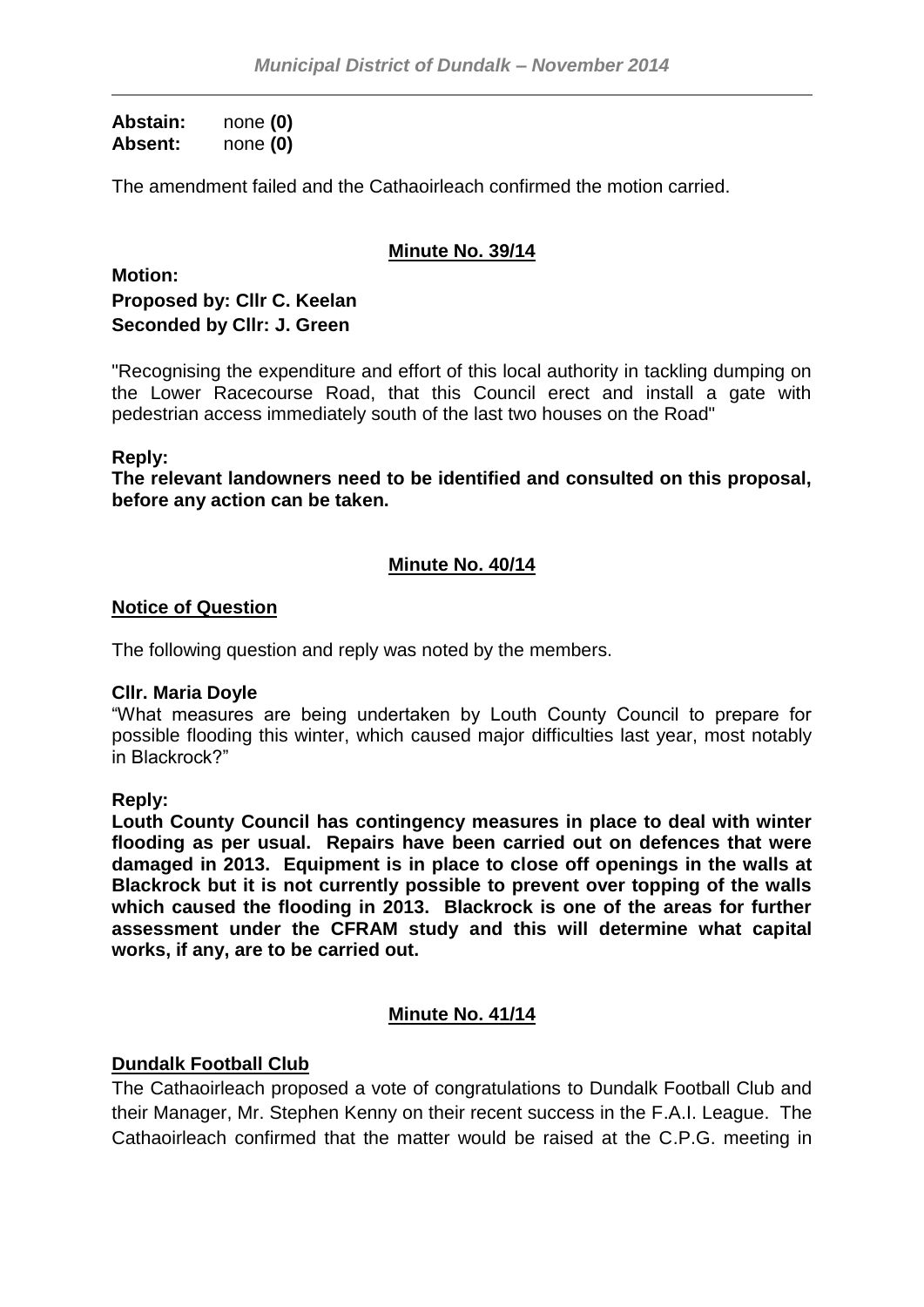regard to the hosting of a Civic Reception for the team, and he would keep in mind members views that the matter should be dealt with by the Municipal District.

## **Minute No. 42/14**

### **Suspension of Standing Orders**

The Cathaoirleach advised the members that he had two requests for the suspension of Standing Orders and he proposed to take that business now.

The initial matter was proposed by Cllr. Dearey and seconded by Cllr. Doyle, that the business of the meeting be suspended to facilitate the members to discuss the matter of the oil leak in Carlingford Lough last week. There followed a discussion on the matter and the Director of Services, Mr. Frank Pentony responded with some information to the members regarding same.

Tribute was paid to Mr. Sean Callaghan from the Enforcement Section who had responded to this matter and who had worked tirelessly to ensure that the matter was addressed appropriately in Co. Louth.

Members expressed concern that there were not formal protocols in place for all eventualities and asked that the matter be kept under review. The Director of Service confirmed that this was not a major emergency, and therefore the Major Emergency Protocol did not kick in, but there were notifications from authority to authority, and this matter is and will be continually reviewed.

## **Minute No. 43/14**

### **Proposed by: Cllr T. Sharkey Seconded by: Cllr. J. Green**

"That the members consider and congratulate and applaud the organisers of the anti Irish Water protest held in Dundalk on Saturday 1<sup>st</sup> November".

There followed a discussion on the matter where members expressed their views in relation to the protest, and congratulated and applauded those who had organised and attended the event.

### **Minute No. 44/14**

Members were advised that the date of the next meeting was Tuesday  $2^{nd}$ December, 2014 and the last date for receipt of Motions or Questions was Tuesday 18<sup>th</sup> November, 2014.